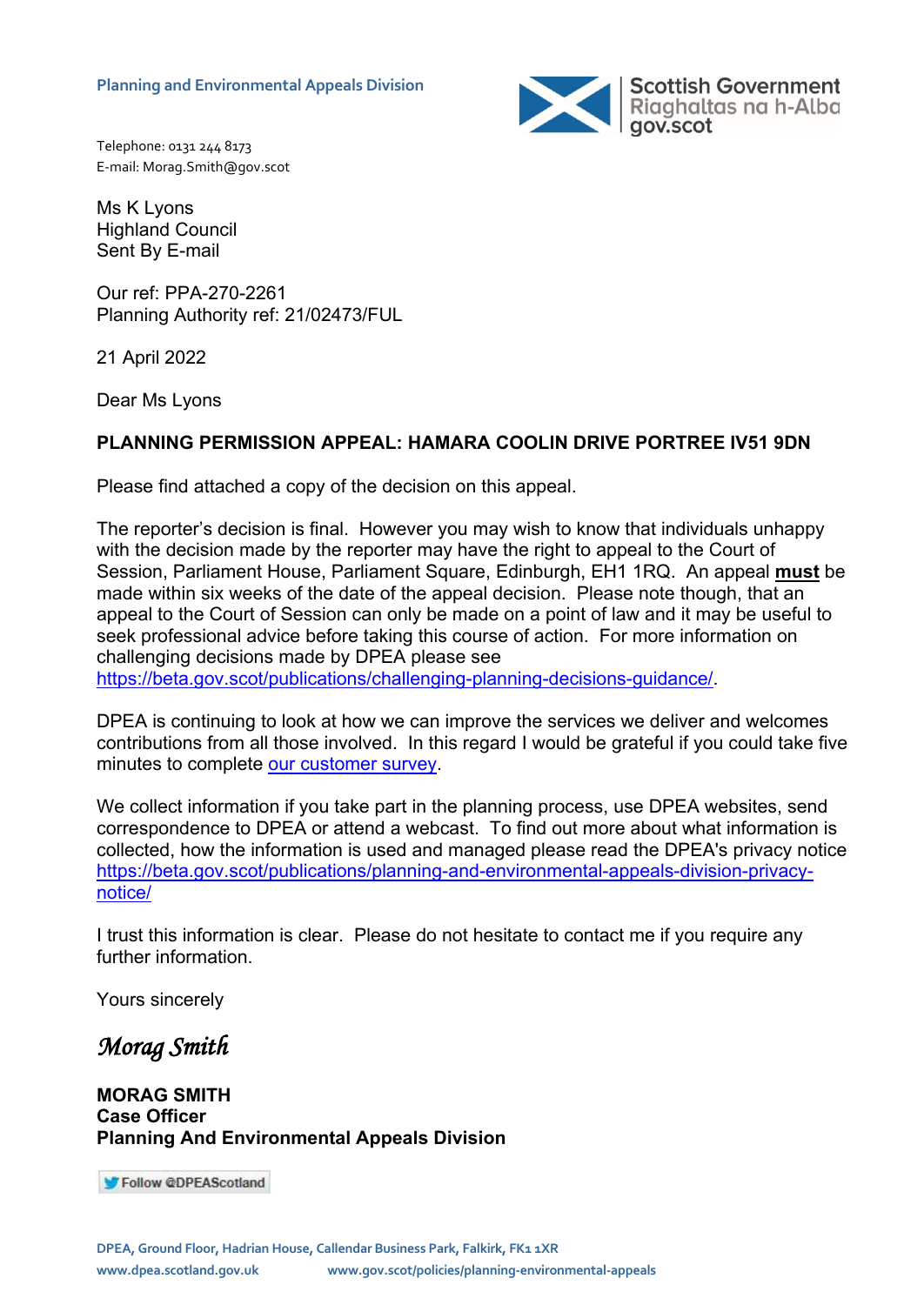Planning and Environmental Appeals Division Hadrian House, Callendar Business Park, Falkirk, FK1 1XR E: dpea@gov.scot T: 0300 244 6668



# Appeal Decision Notice

Decision by Michael McGlynn, a Reporter appointed by the Scottish Ministers

- Planning appeal reference: PPA-270-2261
- Site address: Hamara, Coolin Drive, Portree, INV51 9DN
- Appeal by Mr Metawie against the decision by The Highland Council
- Application for planning permission 21/02473/FUL dated 20 May 2021 refused by notice dated 25 October 2022
- The development proposed: erection of one (previously two) holiday letting units
- Date of site visit by Reporter: 16 February 2022

Date of appeal decision: 21 April 2022

#### **Decision**

I allow the appeal and grant planning permission subject to six conditions listed at the end of the decision notice. Attention is drawn to the three advisory notes at the end of the notice.

#### **Preliminary matter**

My decision on a claim for an award of expenses has been issued separately.

## **Reasoning**

#### Development plan

1. I am required to determine this appeal in accordance with the development plan, unless material considerations indicate otherwise. Having regard to the provisions of the development plan the key issues are; principle of development, siting, design and visual impact, residential amenity and privacy and access, parking and site servicing.

2. The development plan comprises the Highland Wide Local Development Plan 2012 (HwLDP) and the West Highland and Islands Local Development Plan 2019 (WestPlan) together with adopted supplementary guidance. The relevant policies in this case are in the HwLDP: 28 Sustainable Design; 29 Design Quality and Place-Making; 31 Developer Contributions; 34 Settlement Development Areas; 44 Tourist Accommodation; 51 Trees and Development; and, 65 Waste Water Treatment.

3. The council has also submitted non-statutory guidance: House extensions and other residential alterations (2015); Roads and Transportation Guidelines for New Developments (2013); and, Access to Single Houses and Small Housing Developments (2011). As these provide guidance on matters relating to design, scale and siting of development, and parking and access. I have taken these into account in the application of development plan policy.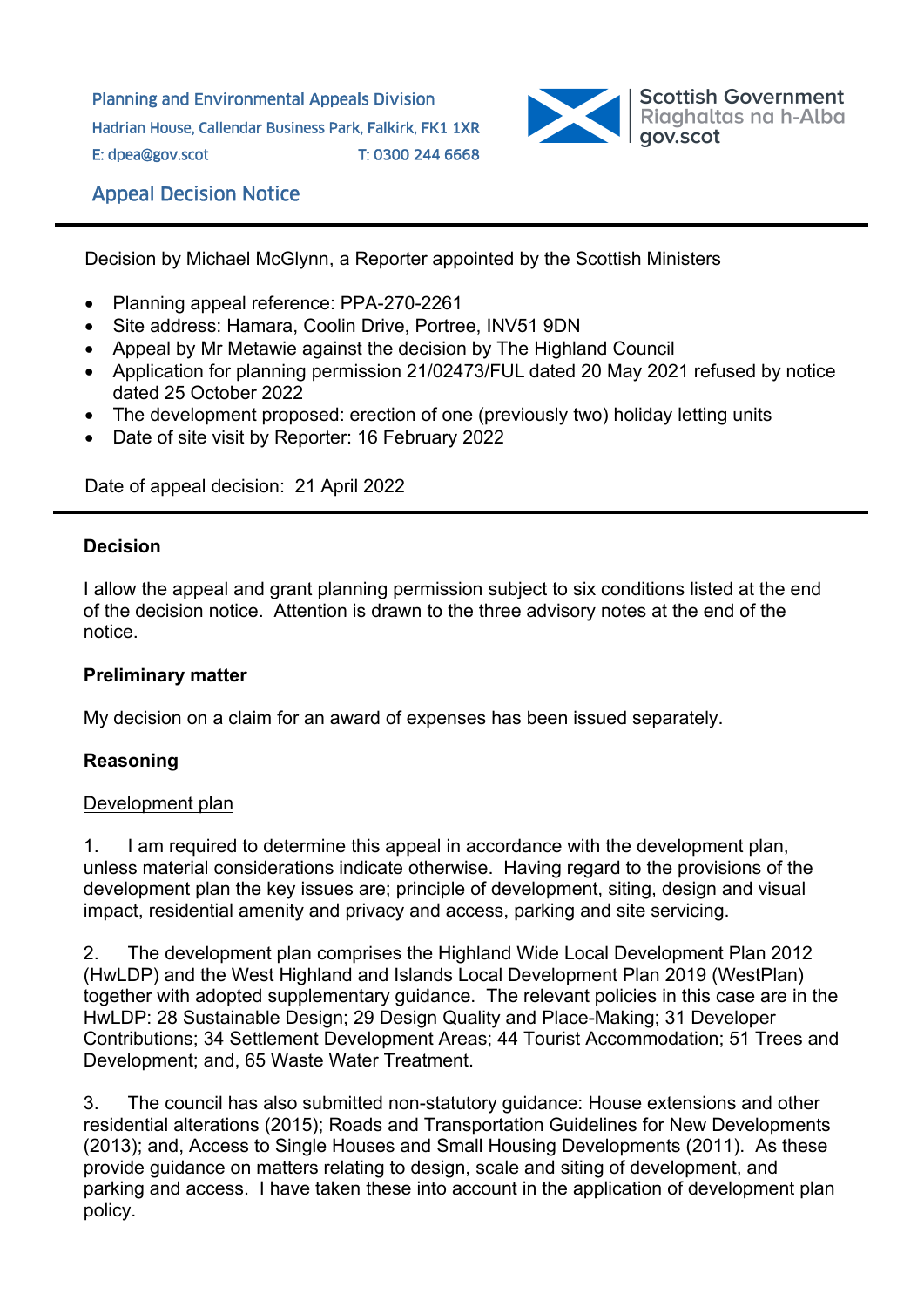Principle of the development

4. Policy 34 says that proposals will be supported in Settlement Development Areas if they meet requirements of Policy 28. Policy 44 says proposals for tourist accommodation in settlement boundaries will be supported subject to no adverse impacts upon neighbouring uses, compliance with Policy 28 and no impact on housing land supply. I find that the two most relevant criterion of Policy 28 are impact on individual and community residential amenity, and sensitive siting and high quality design.

5. The appeal site is within the Portree Settlement Development Area (of WestPlan). It is not allocated for housing and as a result would not affect housing land supply. Therefore, subject to assessment against Policy 28 the principle of the proposal is acceptable.

Siting, design and visual impact

6. Policy 29 states that development should make a positive design contribution to the place in which it is located. Applicants are to demonstrate sensitivity and respect towards the local distinctiveness. Policy 51 supports protecting existing hedges, trees and woodlands on and around development sites.

7. The appeal site is located in a residential area of mixed housing types. I observed that within rear garden grounds there are a number of outbuildings and sheds related to houses. The proposed development would be located close to the rear of the existing house within garden ground. The northern elevation would extend beyond the side elevation of the existing house and is set off the northern boundary. The building would be visually contained by the existing hedge on the northern boundary.

8. I find the siting of the building would be related to the existing house, well contained within garden ground, and set off site boundaries to the extent it does not significantly impact on properties which bound onto the site or those located on Martin Crescent. The siting also reflects the existing street and building layout with buildings parallel to the street.

9. A 1.5 metre fence between north and south boundaries is proposed. This would divide garden ground between the existing house and the proposal. The usable garden ground associated with the existing house would, in the main, be located to the north of the existing house with smaller areas to the west and east. I find the size and relationship of the remaining garden ground to be acceptable and comparable to other houses nearby.

10. Due to the size and massing of the building it would sit lower than the existing house and would appear secondary to it. White rendered walls would reflect the existing house while timber and dark finishes for the roof and windows would complement the modern design. However, no details of materials have been provided. I find the design and external appearance of the building, while modern, would not detract from the existing house nor surrounding area, subject to a condition to allow external finishes to be approved.

11. Public views of the proposal would be possible from the north and west, and to a lesser extent from the east. Views from the north would be restricted due to the existing hedge. Nonetheless, there would be views of the upper walls/roof and this would increase as you move east along Martin Crescent. To the west there is a gap in the hedge allowing views into the site and of the proposal. It would be viewed against the backdrop of the existing house and to a lesser extent other houses on Coolin Drive. Therefore, it would not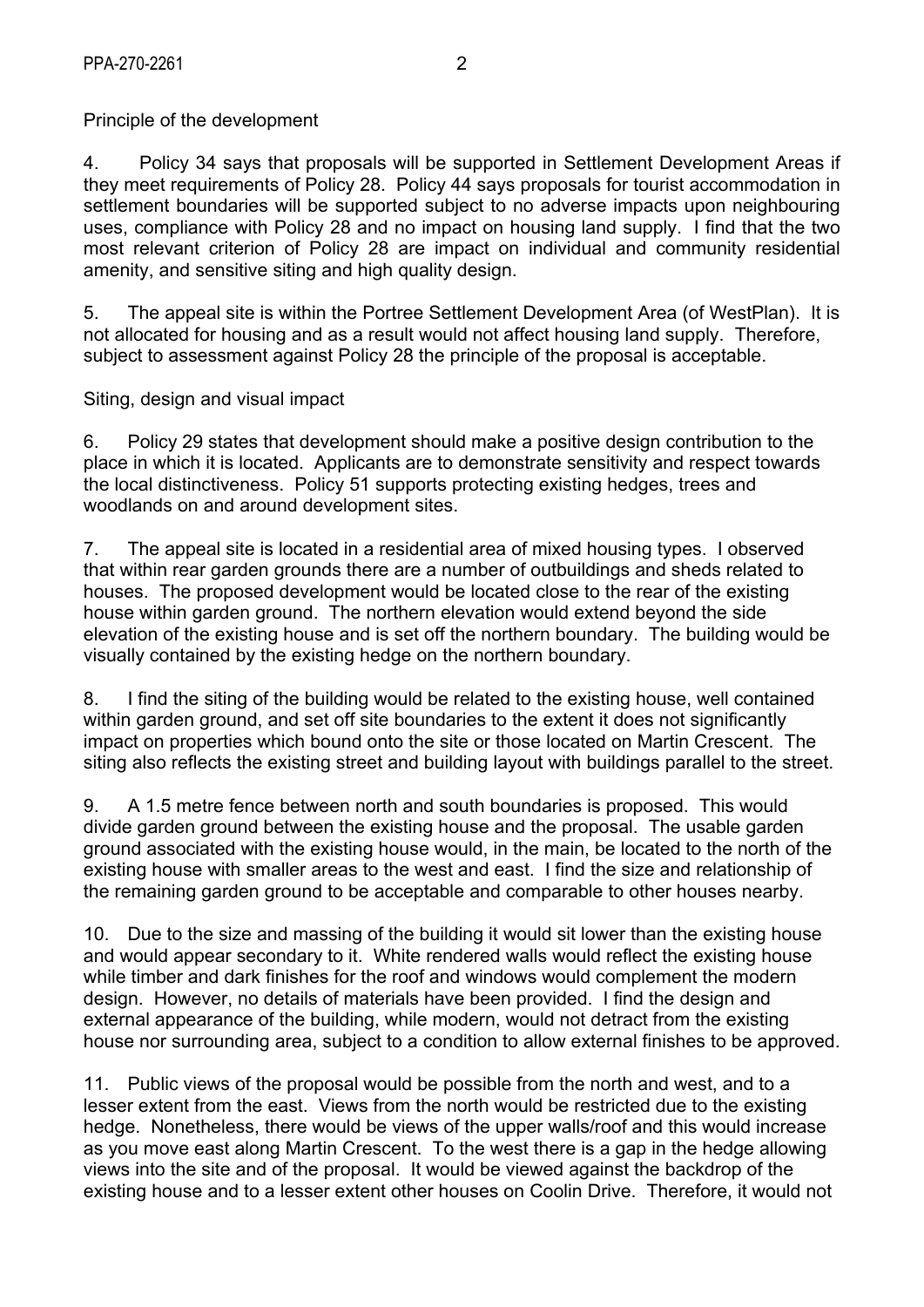appear isolated. From the east, the building would largely be obscured by the existing house.

12. I find that the visual impact from public viewpoints would be limited and when visible, due to the positioning and scale of the proposal, would not have an imposing visual impact and therefore not be detrimental to the appearance of the area. There are more direct views of the building from properties located on Coolin Drive to the south. These properties have substantial rear gardens which when considering the distances involved result in minimal visual impact. Any views of the building would also be mitigated by the existing hedge on the south western boundary. It would be appropriate to impose a planning condition to retain the hedges.

13. Taking these matters into account, I find that the proposal is in compliance with policies 28, 29 and 51; subject to planning conditions.

Residential privacy and amenity

14. Policies 28 and 34 are relevant in assessing impact on privacy and amenity, and how the proposal conforms with existing and approved land uses.

15. The Council's Planning Guidance: House Extensions and Other Residential Alterations states that, generally, the minimum acceptable distance between windows of habitable rooms facing each other is 18 metres. The proposed building would be located 19.7 metres from properties to the northwest and 28 metres from properties to the south. To the east there is no window to window relationship with any property. Overall, I find that the window to window distance complies with council's guidance.

16. In relation to the existing property, there would be a doorway and a decked area to the east which could impact on the privacy of the existing property in terms of relationship with windows on the west elevation and the garden ground to the east. From drawing 21003- P06B a 1.5 metre fence is to be erected between the northern and south western boundaries. I am satisfied this would act as a visual barrier and mitigate any impact.

17. Potential for overshadowing is a residential amenity consideration and has been raised in representations. Taking into account the path of the sun and positioning of the building there would be no overshadowing to the properties to the south or west. I estimate that given the positioning and height of the building that shadowing to the north would not be greater than that resulting from the existing hedge. Any impact would be minimal on the properties to the north given their distance and position.

18. I must also consider impact on the existing property in terms of overshadowing. There would be a limited impact on the rear windows of the existing building and minimal impact on the garden ground to the north and west of the existing building. Given the scale of the building together with its location, I conclude that this would not be to a significant extent.

19. The introduction of accommodation for holiday lets to the area would bring with it an increase in activity in terms of comings and goings by people using the building. The extent to which this would have an impact on the amenity of the area has to be considered in terms of the scale and location of the proposal.

20. The size of the building would limit its use to up to two people. Access is taken within the appeal site by a path from the proposed off street parking. It is reasonable to conclude that most of the activity would be within the building thereby limiting impact. Having said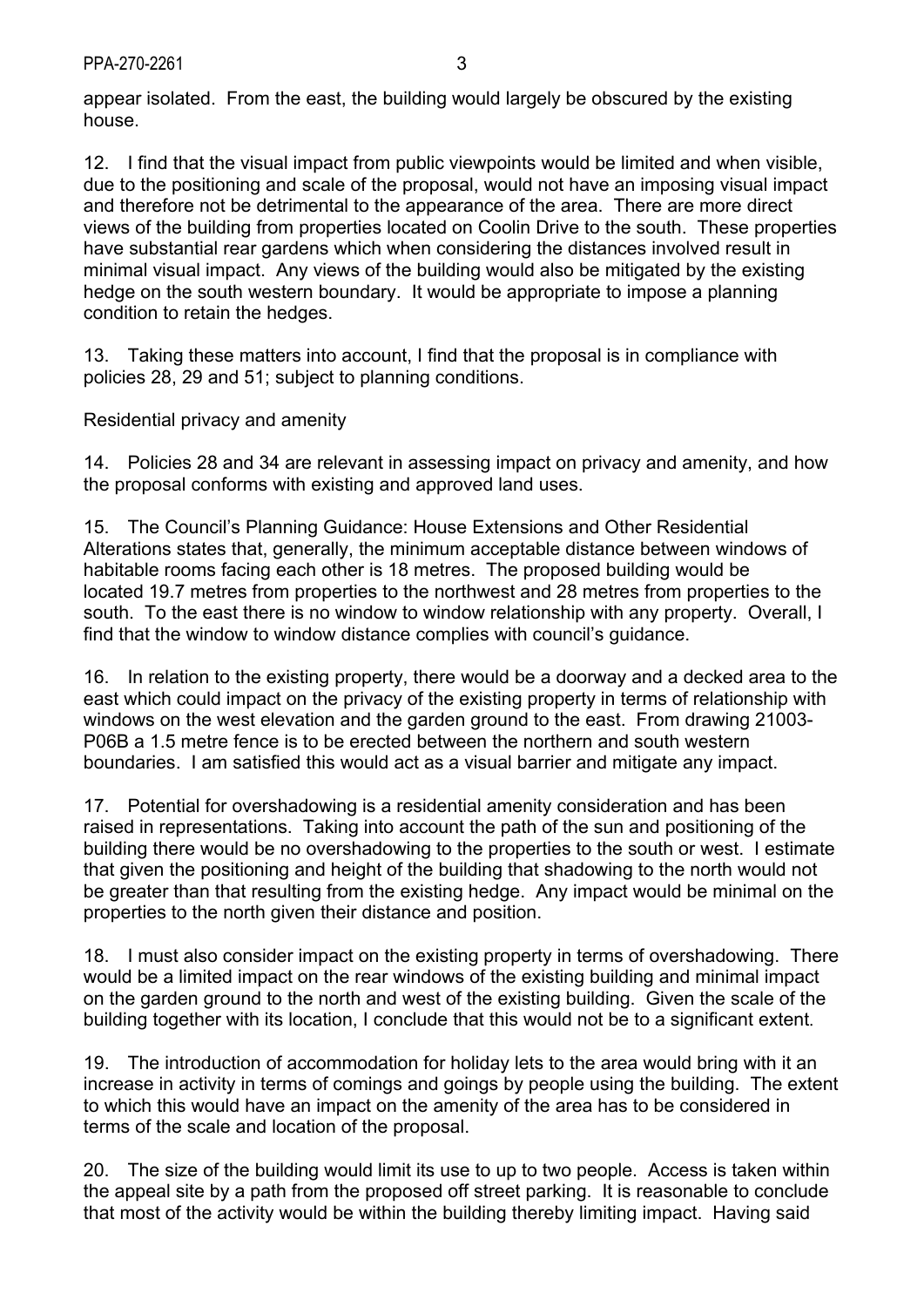that, the small decking area and garden ground would be used when weather allows. I find this would not be significantly different should the garden be used by the occupants of the existing building in the absence of the proposal. On this basis, I conclude that the proposal would not have an adverse impact on residential amenity due to noise or disturbance.

21. Issues have been raised by representations in respect of the behaviour of occupants of the existing holiday let that may cause disturbance. I have been presented with no evidence to support this. Having said that, should noise and disturbance issues arise there are mechanisms in place through Environmental Health legislation to deal with it.

22. Given the relationship between the existing house and the proposal, I find that it would not be suitable as a standalone permanent residence. The reasoning for this is that the proposal does not have a street frontage and that it would share access and servicing arrangements; all in close proximity to one another. This would not establish an acceptable level of amenity for long term residents of either property. Taking this together with my findings based on the scale of the proposal as a holiday let, it is appropriate to control its future use through a planning condition.

23. Based on the above, I conclude the proposal would have acceptable privacy and amenity impacts and comply with policies 28 and 34 in that respect; subject to conditions.

Access, parking and site servicing

24. Policies 28, 31 and 65 are relevant to impacts on access, parking, and site servicing. I also sought clarification from the council and the appellant on these matters.

25. The appellant advises that the existing property is used for self-catering purposes with three bedrooms, accommodating up to nine guests including children. The appellant plans to reduce this to seven guests if the proposal is consented. Parking is located within the existing driveway and all guests receive instructions on where to park.

26. The council advise that based on their Roads and Transportation Guidelines that the parking requirement is for a total of four spaces to accommodate the proposed development (one space) and the existing self-catering use (three spaces), and any allowance for staff serving them. The size and location of the spaces should comply with guidelines. Access arrangements to the site should also comply with guidance in the Access to Single Houses and Small Housing developments. The council have said that all these requirements can be achieved on the appeal site, subject to planning conditions.

27. The site is accessed by Coolin Drive and Martin Crescent. From my site inspections (morning, afternoon and early evening), there is evidence of on street parking; increasing later in the day. This is due to local car ownership and limited off street parking. On-street parking can result in difficulty manoeuvring through the streets given there is two way traffic.

28. It is reasonable to conclude that people using the proposed accommodation would use a car. One additional vehicle onto the local road network, notwithstanding on-street parking issues, would not significantly affect the functioning of the local road network. The council has not raised any issues on traffic and road impacts and this supports that view.

29. An issue raised by representations is access to the Fire Station; located to the east of the appeal site on Martin Crescent. From my site inspection and noting the level of on street parking, together with on-site parking provisions, I find that this would not prevent the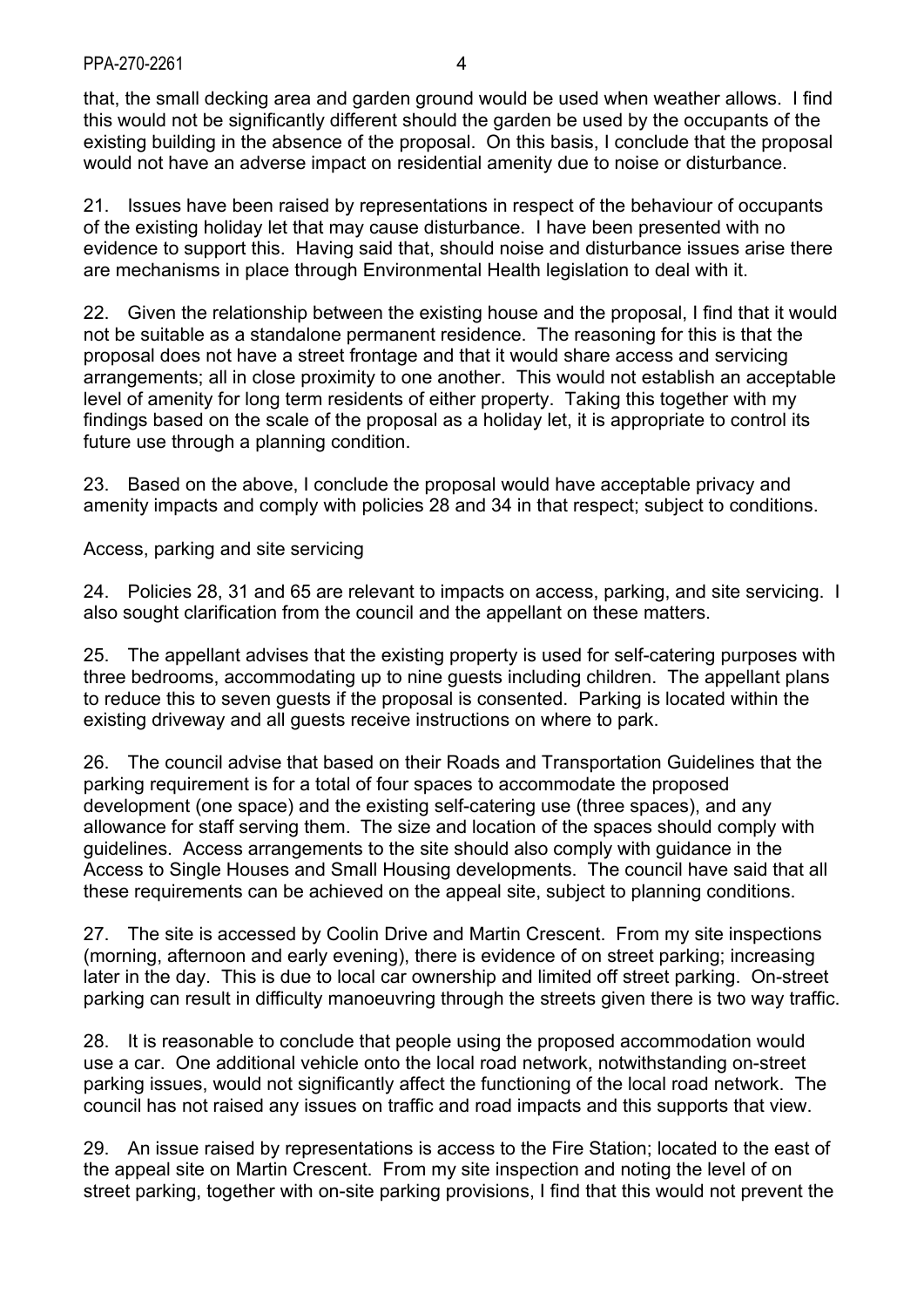Fire and Rescue Service accessing the station. In addition, I have not been made aware of any representations made by the Fire and Rescue Service or the council in that respect.

30. Access to the appeal site would be by an existing vehicular access from Coolin Drive. The council's report of handling indicates that to comply with access requirements in Access to Single Houses and Small Housing Developments there is a need to make alterations to the access to achieve visibility splays and access width. No details have been submitted for such alterations. From my site inspection, and considering the guidance (section 5.3), I am satisfied the requirements can be implemented within the control of the appellant. This concurs with the council's view.

31. The appellant's drawing 21003-P06B shows four off-street parking spaces to be provided within the site. This does not include an allowance for staff servicing the properties. However, given the scale and nature of the proposal, along with the existing self-catering property, I would not envisage more than a single member of staff being required when there is a turnover in guests. Also, this would likely occur when guests are not likely to be present. On this basis, the absence of a dedicated parking space for staff is not a significant issue. Therefore, the proposal broadly complies with the council's standards. I would also agree with the council that access, parking details and the implementation of works should be controlled through planning conditions.

32. Policy 31 considers new or improved public services, facilities or infrastructure through developer contributions. I have noted in the council's report of handling that there is a deficiency in the capacity at the local primary school and a contribution would normally be sought for a residential unit. However, Developer Contributions Supplementary Guidance states that tourist accommodation, not likely to be suitable for permanent residential accommodation, will be exempt from contributions subject to an occupancy restriction being in place. As noted above, I find the use of an occupancy condition is appropriate. On this basis, I find no requirement for a developers' contribution in this instance.

33. The appellant says the existing house is served by public foul drainage and would be connected to the public system. Representations have questioned this position and if services are adequate to accommodate development. I have not been provided with information to dispute the appellant's position. Having said that, I do not have details from the appellant to confirm this position either. Therefore, it is appropriate to attach a planning condition to address this matter.

34. I find that the proposal, subject to the imposition of planning conditions, would be acceptable in terms of access, parking and site servicing and complies with policies 28, 31 and 65 in that respect.

#### Material considerations

35. Scottish Planning Policy aims for development and changes in land use to occur in suitable and sustainable locations. It says the planning system is to provide protection from inappropriate development and recognises that tourism is a key sector with the opportunity for growth. Given my assessment in the preceding paragraphs, I conclude that the proposal broadly accords with the aims of Scottish Planning Policy.

36. The proposal has attracted a level of public interest. I have considered most of the issues raised in my assessment above, with the exception of a moratorium on holiday lettings in the area. Portree and Braes Community Council raised the issue but I have not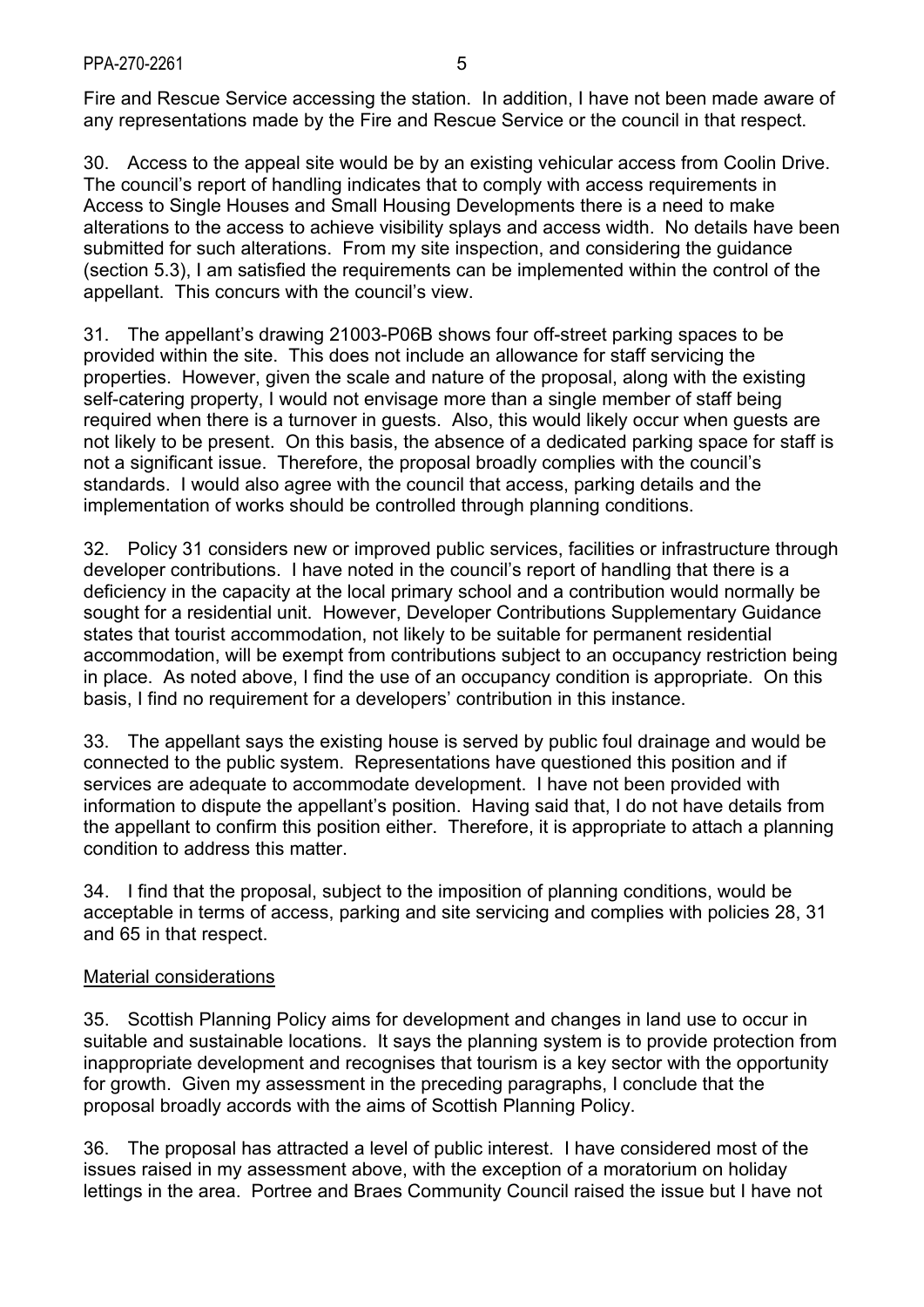been made aware that this matter is being considered by the council. Therefore, I have assessed this proposal on its own merits.

37. Evidence has been submitted by the appellant on the location of other holiday accommodation in the area. The nature and use of these has been questioned by the council. However, I have assessed the proposal based on its individual merits.

38. Overall, I conclude that the relevant material considerations, including issues raised in the representations, do not suggest dismissing the appeal.

### **Conclusions**

39. I therefore conclude, for the reasons set out above, that the proposal accords overall with the relevant provisions of the development plan and that there are no material considerations which would justify refusing to grant planning permission. I have considered all the other matters raised but there are none which would lead me to alter my conclusions.

40. The council have proposed a number of draft conditions if the appeal was successful. I broadly agree with the imposition of the conditions, subject to my findings above. In addition, I have made some minor amendments to ensure the conditions are precise.

*Michael McGlynn*  **Reporter** 

# **Conditions**

1. The development hereby approved shall be used for holiday letting purposes only, let to up to two people, and shall not be used as a principal private residence or be occupied by any family, group or individual for more than three months (cumulative) in any one calendar year. The owners/operators of the holiday accommodation shall maintain an upto-date record of the holiday lets for the development hereby approved, detailing both the length of each holiday letting period and the occupant's names during that period and this record shall be made available for inspection on request by the planning authority.

Reason: To ensure the accommodation is not used as permanent accommodation.

2. Prior to the development hereby approved being brought into use, the car parking arrangements detailed on plan ref. 21003 – PO6B Rev B shall be completed in full and made available for use by the properties. Thereafter, all car parking spaces shall be maintained in perpetuity.

Reason: In the interests of road safety and to comply with council's guidance.

3. The existing hedging, on the northern and south western boundaries, as denoted on the site layout plan ref. 21003 – PO6B Rev B shall be retained and at a minimum height of 1.8 metres. In the event that the hedging fails it will be replaced with a comparable landscaping boundary subject to the prior approval of the planning authority.

Reason: In the interests of visual and neighbour amenity.

4. No development shall commence until full details of the external materials for the building and the surfacing for the car parking area and access have been submitted to and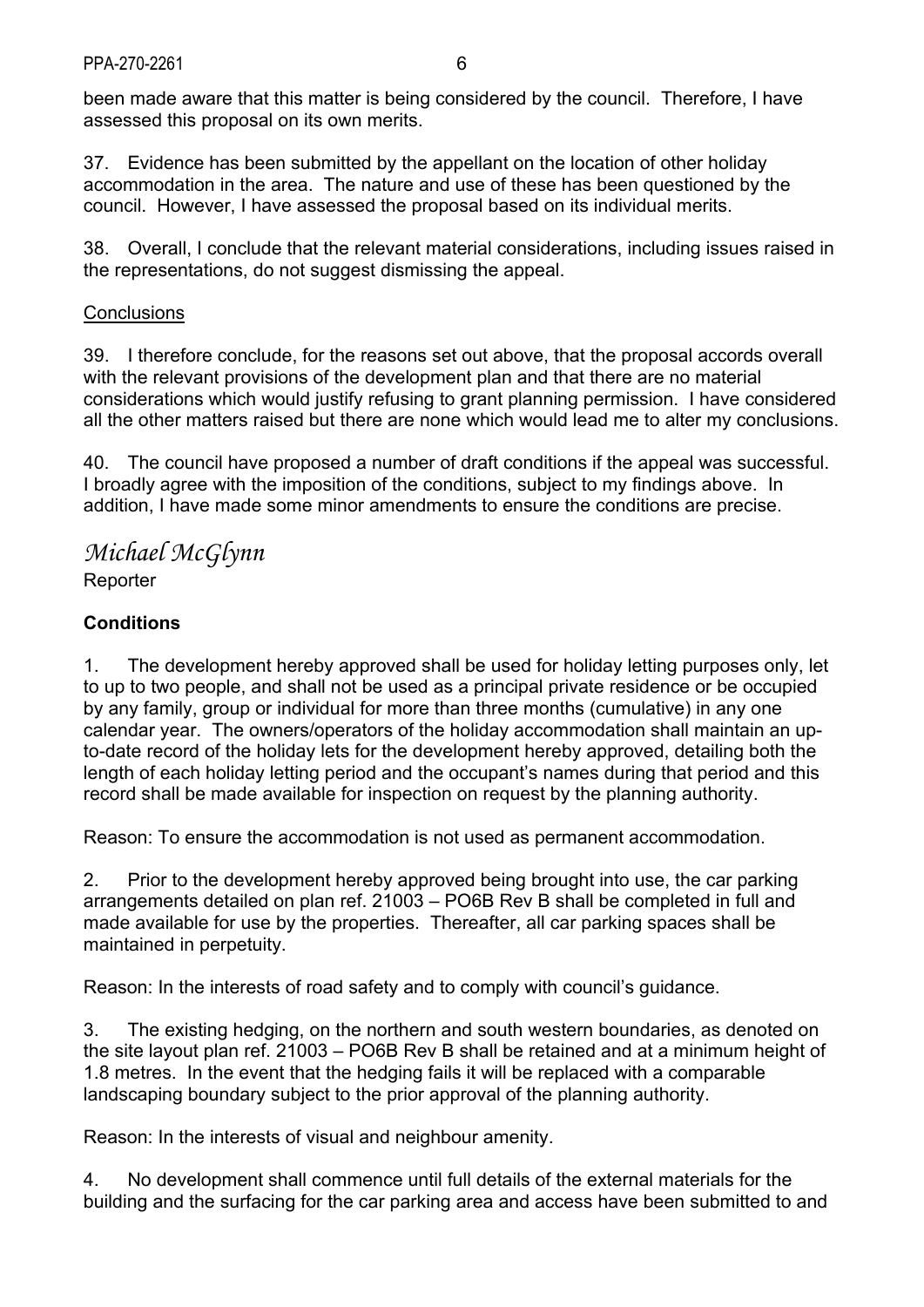approved in writing by the planning authority. Thereafter, the development shall be implemented in accordance with the approved details.

Reason: In the interests of visual amenity.

5. No development shall commence until the full details of improvements to the vehicular access onto Coolin Drive have been submitted to and approved in writing by the planning authority. This shall include the following:

 i) visibility splays in accordance with 'sketch 5.3.1' as shown in The Highland Council's 'Access to Single Houses and Small Housing Developments' guidelines. Within the visibility splays, no walls, fence or hedge/vegetation shall be higher than 0.85 metres

 ii) a cohesive finishing material shall extend for a distance of at least 6 metres back from the nearside edge of the public road.

The access improvement work shall be carried out and completed prior to the commencement of work on the building, unless otherwise first agreed in writing by the planning authority.

Reason: In the interests of road safety and to comply with council's guidance.

6. No development shall commence until the full details of the proposed means of disposal of surface and waste water from the development have been submitted to and approved in writing by the planning authority.

Reason: To ensure the provision of an acceptable drainage system in the interests of the amenity of the area.

#### **Advisory notes**

1. **The length of the permission:** This planning permission will lapse on the expiration of a period of three years from the date of this decision notice unless the development has been started within that period (See section 58(1) of the Town and Country Planning (Scotland) Act 1997 (as amended)).

2. **Notice of the start of development:** The person carrying out the development must give advance notice in writing to the planning authority of the date when it is intended to start. Failure to do so is a breach of planning control. It could result in the planning authority taking enforcement action (See sections 27A and 123(1) of the Town and Country Planning (Scotland) Act 1997 (as amended)).

3. **Notice of the completion of the development:** As soon as possible after it is finished, the person who completed the development must write to the planning authority to confirm the position (See section 27B of the Town and Country Planning (Scotland) Act 1997 (as amended)

#### **Schedule of Drawings**

| <b>Drawing Reference</b> | <b>Drawing Title</b> |
|--------------------------|----------------------|
| 21003-P01                | <b>Location Plan</b> |
| 21003-P02                | Existing site plan   |
| 21003-P03A               | <b>Floor Plan</b>    |